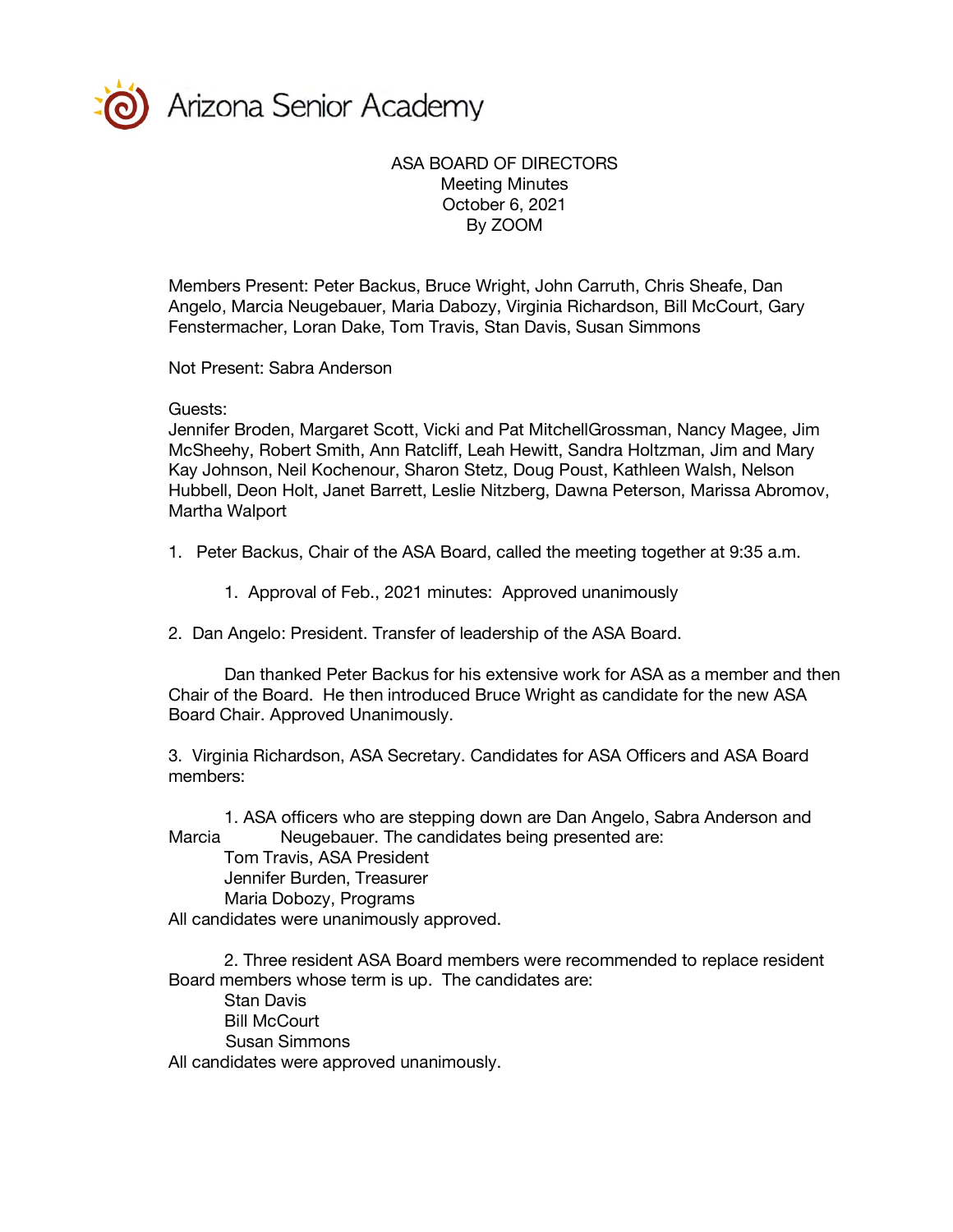4. Gary Fenstermacher, ASC President. Two resident and one external Board Members were presented as candidates for the ASC Board

Abigail Hagler, Resident member Douglas Poust, Resident Member Sheryl Lacasse, External Member All candidates were approved unanimously

5. Fred Volkman: Thanked Dan Angelo for the work he did as President of Arizona Senior Academy: taking us through the pandemic; and introducing important changes such as the increase in size of the Great Room, and digitizing the presentations.

6. Program Reports:

A. Marcia Neugebauer: ASA Programming:

 a. Live presentations are booked through the end of the year. Lectures are a hybrid, with live presentations with masks, and simultaneous ZOOM presentations. The audience is roughly 50% in-person, and 50% individual computers for ZOOM. In addition, if agreed to by presenters, the ZOOM lectures are turned into MP4 videos and are placed on the ASA website. Two-thirds of the lectures have been placed on the website.

b. There are no classes right now.

 c. Field trips are being contemplated by Martha Walport for ASA, although several possibilities are charging for-person rather than group amounts for the field trips.

B. Leslie Nitzberg: Concerts:

 a. Concerts are live with masks for members-only, with Follow-Up U-Tube presentations. It is difficult to capture the concerts in ZOOM presentations because the music quality of ZOOM recordings is not very good. The audience numbers for the concerts are between 30 and 60.

C. Bill McCourt: Administration.

 a. Jim Johnson is doing marvelous work with the sound system in the Great Room; as well as all the video work for ZOOM and U-Tube.

 b. In addition, McCourt is suggesting a need for a reserve study—one that could piggyback on the HOA's recent reserve study.

7. Gary Fenstermacher: Thanks to ASA Board Members

a. Fenstermacher pointed out that Marcia Neugebauer has been supporting and working in various capacities for ASA over 18 years. She has been Vice President, President, and Program Vice President. Her efforts have greatly enhanced the Academy, and we are grateful for her involvement in the work of ASA.

b. In addition, Fenstermacher also thanked Sabra Anderson for her excellent work as treasurer, and her many years supporting the ASA.

8. Comments from the Audience